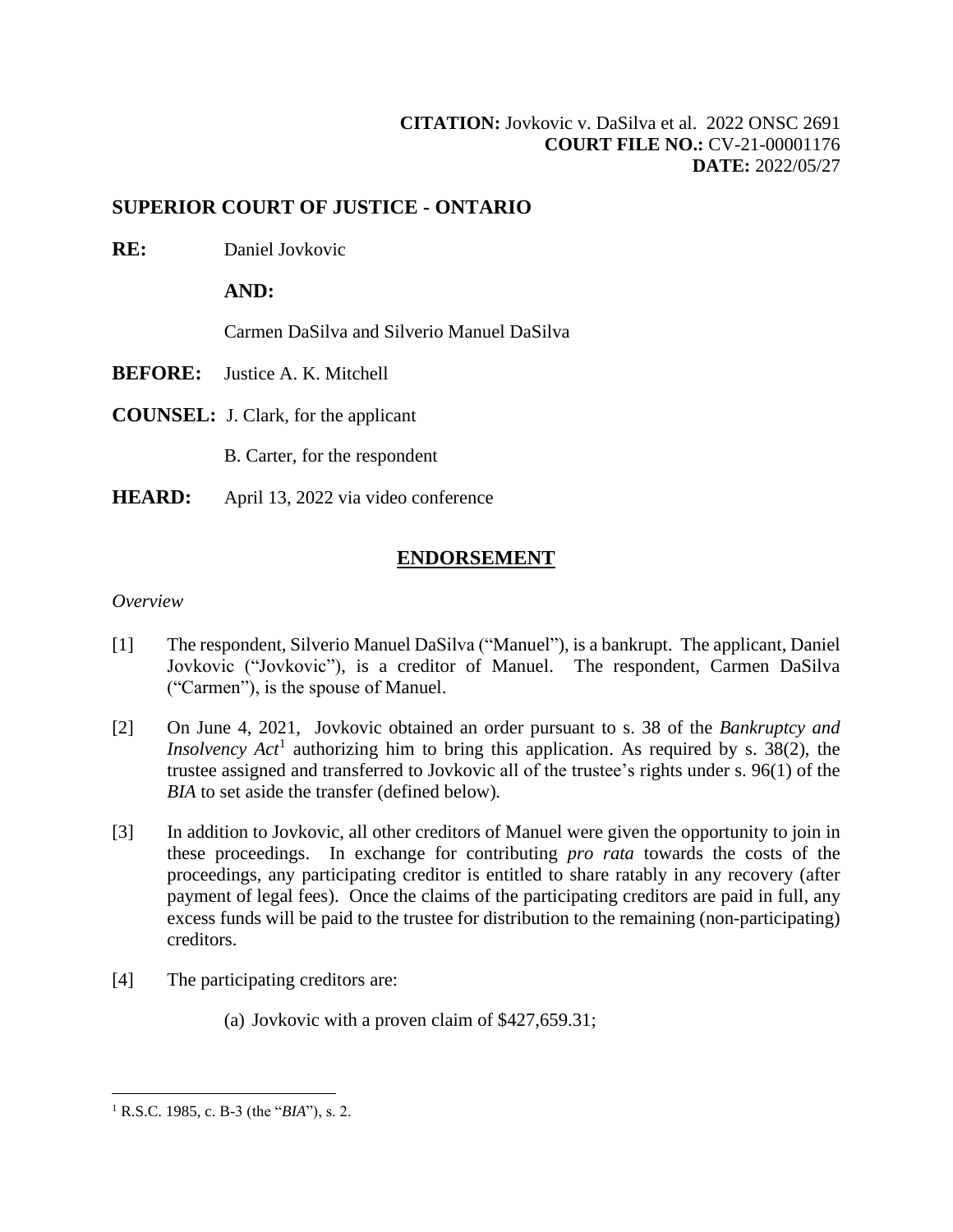- (b) Dino Salcicciolo ("Salcicciolo") with a proven claim of \$210,796.40;
- (c) William Zinger ("Zinger") with a proven claim of \$314,357.81; and
- (d) Barry Cullen Chevrolet Cadillac Ltd. ("BCCC") with a proven claim of \$21,581.71.
- [5] In these proceedings, Jovkovic, seeks a declaration that (i) the transfer by Manuel of his half-interest in the property municipally described as 87 Light Drive, Cambridge, Ontario (the "property") to Carmen (the "transfer"), was a "transfer for undervalue" as that term is defined in the *BIA*; and (ii) the transfer is void thereby making the value of his interest in the property available for distribution among his creditors.

### *Timeline*

- [6] The relevant dates and events for purposes of determining the issues on this application are not disputed. The timeline of material events is as follows:
	- 1985 the respondents married.
	- November 2004 the respondents purchased the property.
	- March 12, 2015 Jovkovic issued a notice of action, naming Manuel and his corporation as defendants and claiming damages in the amount of \$600,000 (the "Jovkovic action").
	- June 5, 2015 Manuel served his statement of defence in the Jovkovic action.
	- October 14, 2015 Zinger provided Manuel with \$52,844.45 to perform restoration and customization work on Zinger's vehicle.
	- December 2015 Salcicciolo paid Manuel \$140,000 to restore his vehicle.
	- June 2016 Manuel terminated the retainer with his lawyer hired to defend the Jovkovic action.
	- June 10, 2016 Manuel transferred his half-interest in the property to Carmen.
	- July 9, 2016 Manuel charged Zinger's credit card the sum of \$261,513.36.
	- May 2017 Zinger repossessed his vehicle.
	- July 25, 2017 BCCC issued a statement of claim against Manuel and obtained default judgment in the amount of \$21,504.32.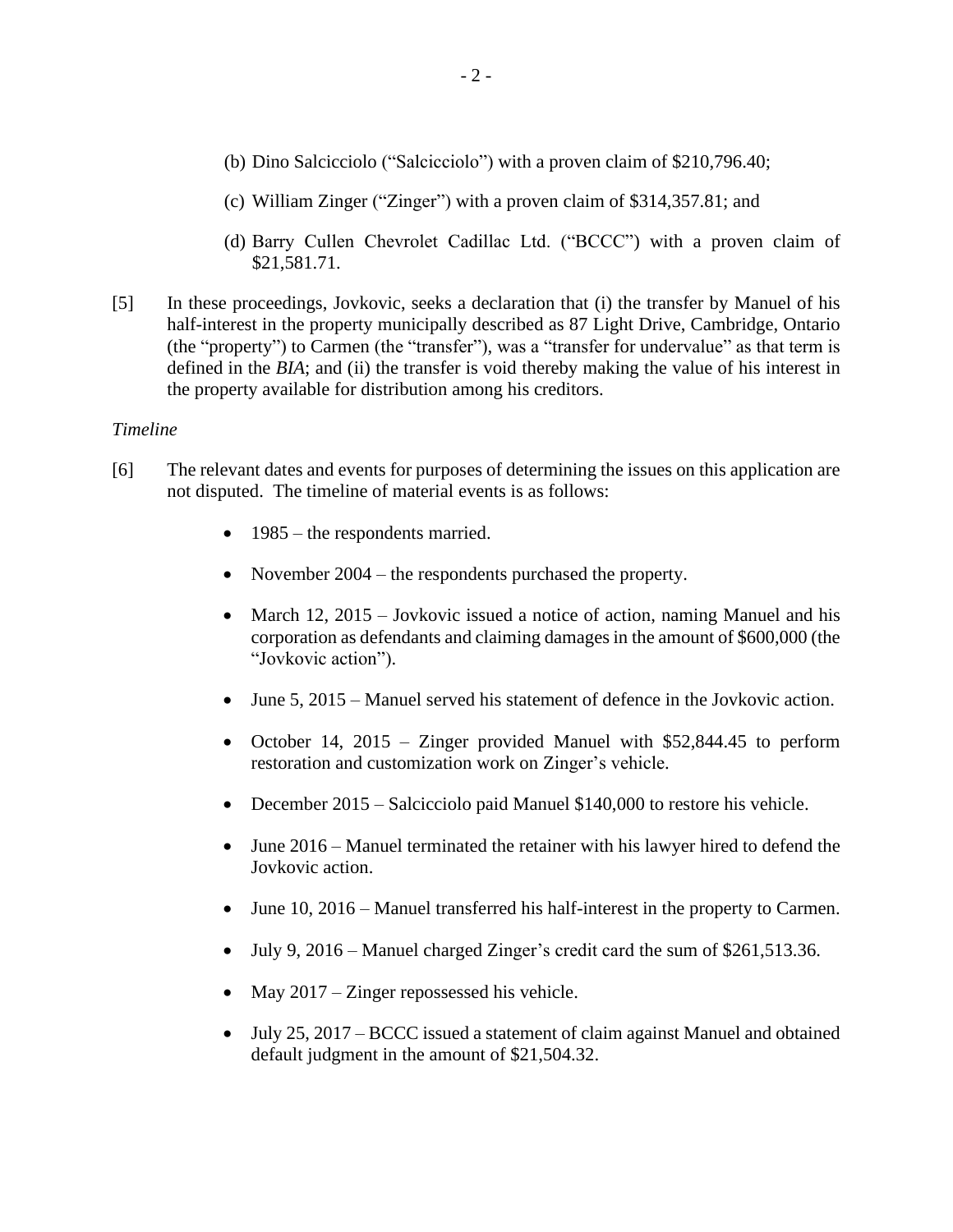- August 2017 Carmen refinanced the property and a mortgage in the face amount of \$550,000 was registered against title to the property
- August 17, 2017 Zinger issued a statement of claim against Manuel claiming damages of \$314,357.81.
- October 21, 2017 Salcicciolo issued a statement of claim against Manuel claiming damages of \$265,000.
- November 10, 2017 Manuel made an assignment in bankruptcy.
- January 14, 2019 Jovkovic obtained default judgment against Manuel in the amount of \$427,659.31.

### *The Law*

[7] Section 96(1) of the *BIA* provides:

…

**s. 96.** (1) on application by the trustee, a court may declare that a transfer at undervalue is void as against the trustee  $-$  or order that a party to the transfer or any other person who is privy to the transfer, or all of those persons, pay to the estate the difference between the value of the consideration received by the debtor and the value of the consideration given by the debtor  $-$  if

**…**

(b) the party was not dealing at arm's length with the debtor and

(ii) the transfer occurred during the period that begins on the day that is five years before the date of the initial bankruptcy event and ends on the day before the day on which the period referred to in subparagraph one begins and

- (A)the debtor was insolvent at the time of the transfer or was rendered insolvent by it, or
- (B) the debtor intended to defraud, defeat or delay a creditor.

#### *Analysis*

[8] The effect of having obtained an order under s. 38 of the *BIA,* is that the applicant "stands in shoes of the trustee" and has all rights under the *BIA* which the trustee enjoyed prior to the assignment.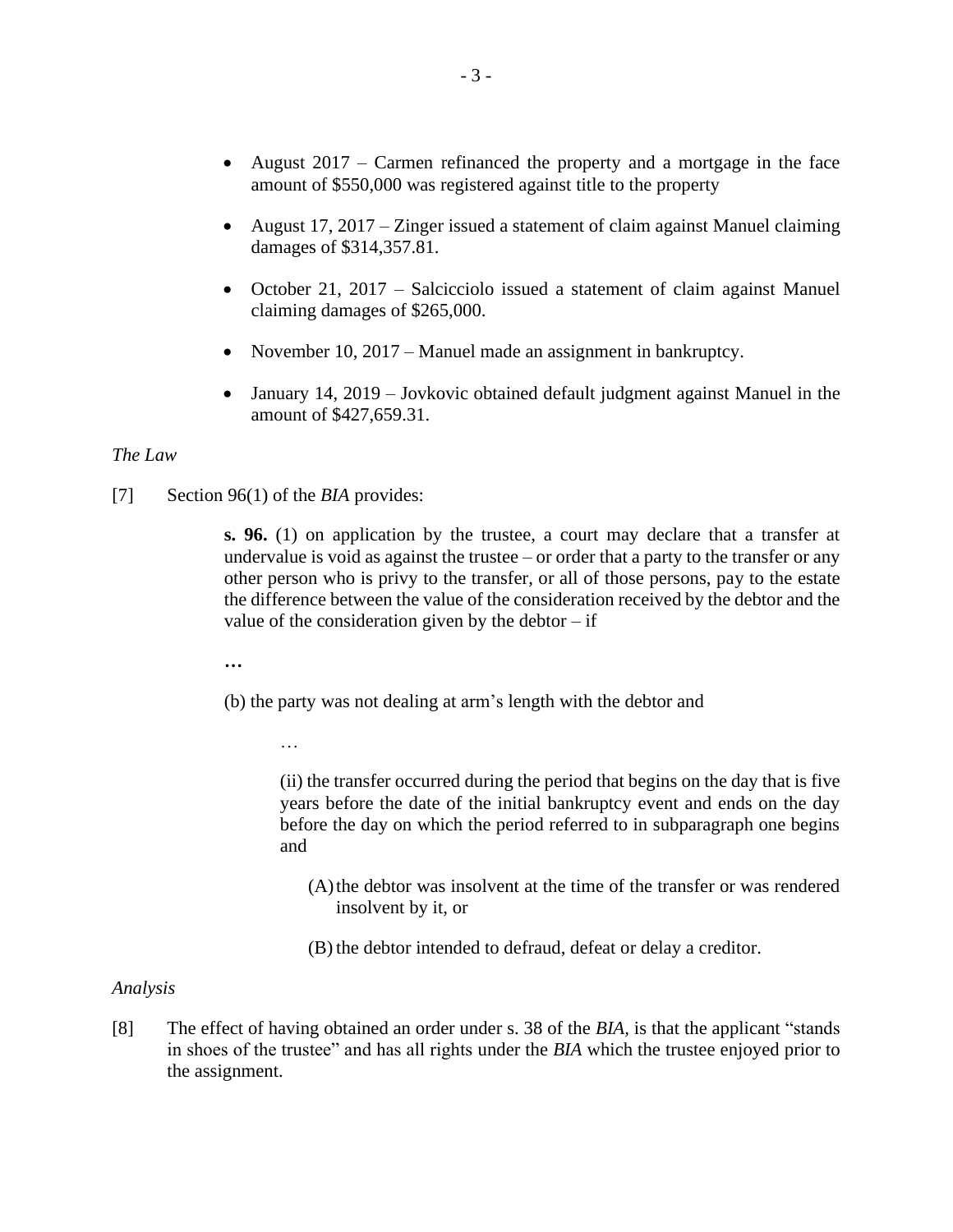- [9] Determining whether the transfer is void requires a determination of the following issues:
	- (i) whether the transfer was a "transfer at undervalue";
	- (ii) whether at the time of the transfer Manuel and Carmen were dealing at arm's length;
	- (iii) whether the transfer occurred during the period that begins on the day that is five years before the date of bankruptcy;
	- (iv) whether at the time of the transfer:
		- (a) Manuel was insolvent at the time of the transfer or was rendered insolvent by it; or
		- (b) Manuel intended to defraud, defeat or delay any one or more of his creditors.

## Was the transfer a "transfer at undervalue"?

- [10] In making the application under s. 96(1), the trustee shall state what, in the trustee's opinion, was the fair market value of the property or services and what, in the trustee's opinion, was the value of the actual consideration given or received by the debtor, and the values on which the court makes any finding under this section are, in the absence of evidence to the contrary, the values stated by the trustee. $2$
- [11] The parties agree with the applicant's valuation of the fair market value of the property at the time of transfer of \$380,000. The applicant values the consideration paid by Carmen for the transfer of Manuel's interest in the property at nil.
- [12] Pursuant to s. 2 of the *BIA*, a "transfer at undervalue" means a disposition of property or provision of services for which no consideration is received by the debtor or for which the consideration received by the debtor is conspicuously less than the fair market value of the consideration given by the debtor.
- [13] The respondents submit that Manuel's one-half share of the property was, at all times, being held in trust for Carmen. The respondents say that when the property was acquired in 2004 it was always their intention that Carmen, alone, would hold title to the property based on her significant contributions toward the purchase price. The respondents submit their intention on June 10, 2016 was simply to correct title to reflect their original intentions and specifically Carmen's true beneficial interest in the property as they were experiencing marital issues.

<sup>2</sup> Section. 96(2), *BIA.*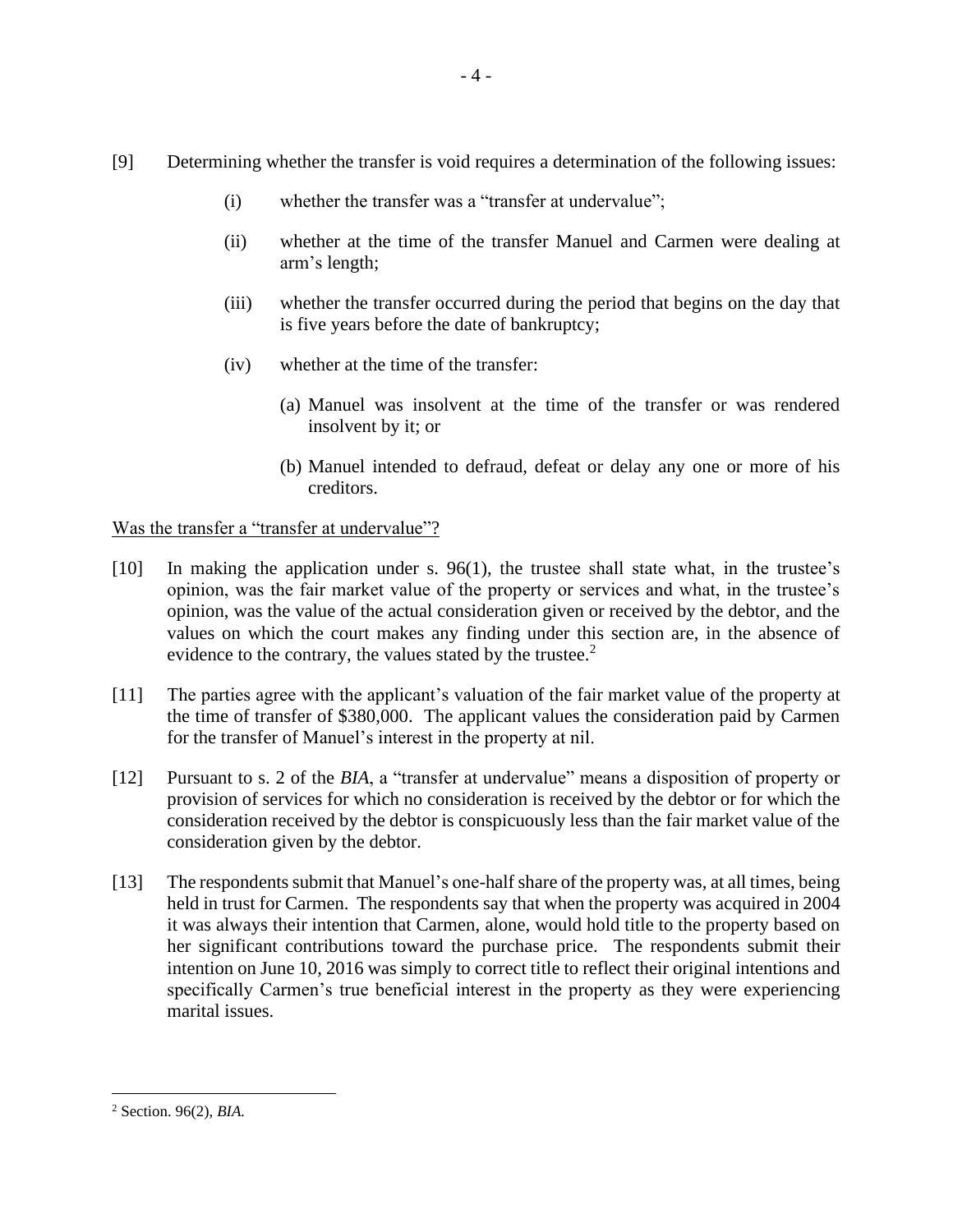- [14] I note that Manuel did not file evidence to support the respondents' position on this application. Carmen did not file documentary evidence to support the amount she claims to have paid to acquire the property which she argues justifies her exclusive ownership in the property.
- [15] Based on the respective incomes of the respondents during the 12 year period prior to the transfer I find Manuel and Carmen contributed equally towards the costs and expenses relating to the property. Therefore, I am persuaded that the legal title reflects the beneficial interests held by the respondents. Accordingly, I find that on June 10, 2016 Manuel held a one-half interest in the property having a value of \$190,000.
- [16] The respondents submit that fair consideration was paid for Manuel's half interest in the property when the property was refinanced in August 2017 and the proceeds of refinancing used to pay Manuel's debts. Whether future consideration was paid by Carmen to Manuel does not assist in assessing whether the transfer was a transfer at undervalue. The time for determining the amount paid as consideration for Manuel's share of the property is the date of the transfer – not 14 months after the transfer.
- [17] Although I found a lack of evidence to support Carmen's claim that she held 100 % beneficial interest in the property, Carmen is not foreclosed from advancing a trust claim against the property. It is the role of the trustee to allow or disallow any trust claim Carmen might assert with respect to the property in accordance with the provisions of the *BIA.*

## Were Manuel and Carmen dealing at arm's length at the time of the transfer?

- [18] For the purposes of s. 96(1), persons married to one another are "related persons" and, therefore, are deemed not to deal at arm's length.<sup>3</sup>
- [19] As spouses of one another, I find that at the time of the transfer Manuel and Carmen were related and, therefore, were not dealing at arm's length.

## Did the transfer occur during the period that begins on the day that is five years before the date of bankruptcy?

[20] The transfer occurred on June 10, 2016 which is within the 5-year period preceding Manuel's bankruptcy on November 10, 2017.

## Was Manuel insolvent at the time of the transfer or rendered insolvent by the transfer?

[21] Under s. 2 of the *BIA*, an "insolvent person" means a person who is not bankrupt and who resides, carries on business or has property in Canada and whose liabilities to creditors provable as claims amount to \$1000 and,

<sup>&</sup>lt;sup>3</sup> See ss. 4(2) and (5), *BIA*, for the definition of "related persons" and the presumption for purposes of paragraph  $96(1)(b)$ .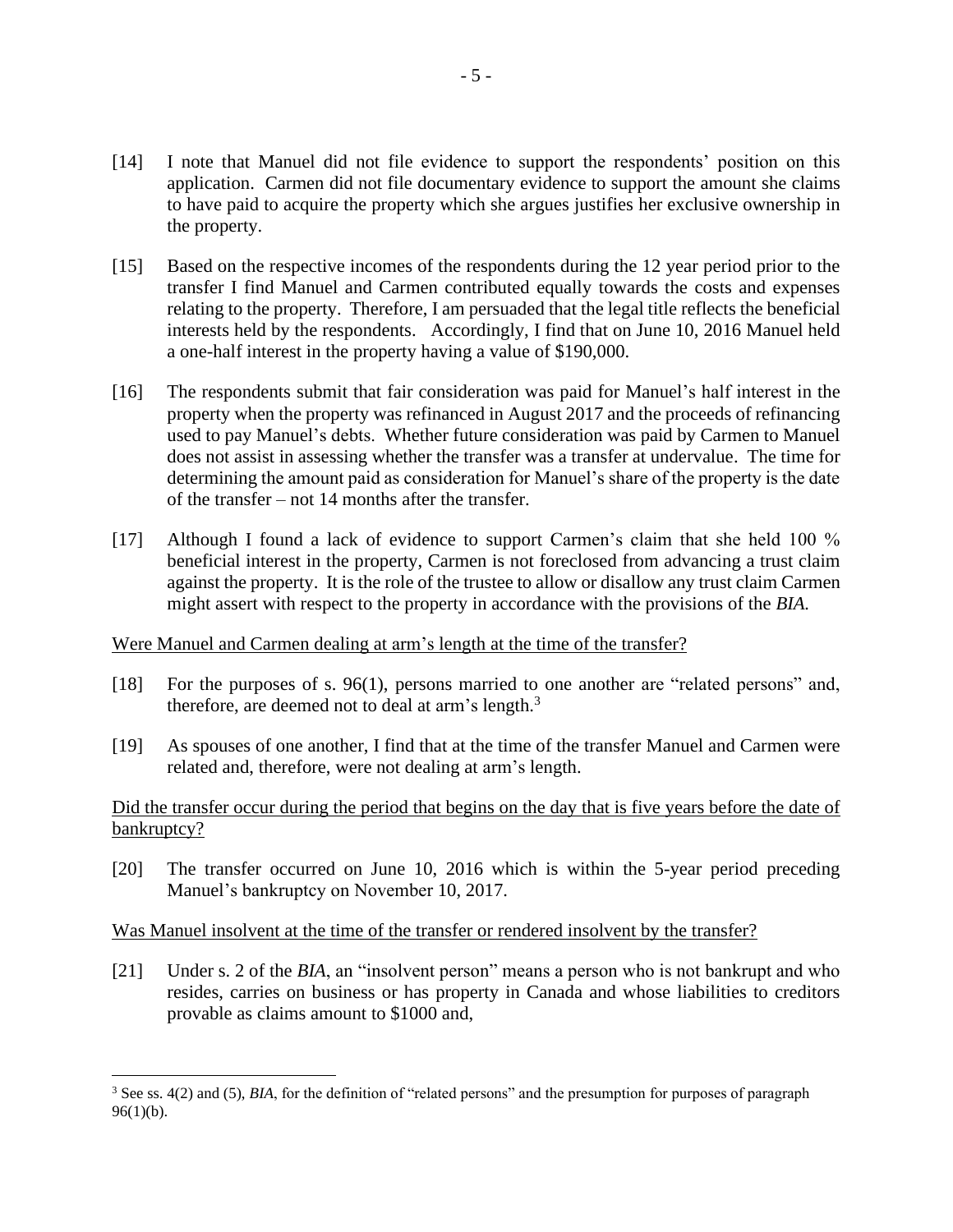- (a) who is for any reason unable to meet his obligations as they generally become due,
- (b) who has ceased paying his current obligations in the ordinary course of business as they generally become due, or
- (c) the aggregate of his property is not, at a fair valuation, sufficient, or, if disposed of at a fairly conducted sale under legal process, would not be sufficient to enable payment of all his obligations, due and accruing due.
- [1] On June 10, 2016, Manuel was personally indebted to Jovkovic and was in the midst of a lawsuit. Ultimately, Jovkovic obtained judgment on his claim (which claim arose prior to the transfer) for an amount far exceeding the value of Manuel's interest in the property. There is no evidence that on the date of the transfer Manuel had assets sufficient to satisfy the amounts then due to Jovkovic and forming the basis of the Jovkovic action. Aside from his one-half interest in the property, there is no evidence of Manuel having other assets available to his creditors, including Jovkovic, to satisfy their claims.
- [2] The respondents point to Manuel's shareholding in the corporation as evidence of other valuable assets he owned on the date of the transfer. There is no evidence of the value of Manuel's business, in the form of financial statements, which Manuel operated through the corporation. However, the evidence suggests that the business was struggling financially as both Zinger and Salcicciolo were demanding return of their vehicles and deposits paid for restoration work. After the transfer, both Zinger and Salcicciolo commenced legal proceedings to recover amounts owed to them in respect of these debts arising prior to the transfer.
- [3] I find that the effect of the transfer was to divest Manuel of his most valuable (and quite likely only) asset available to satisfy the claims of his creditors, including the amounts owing to Jovkovic, thereby rendering him insolvent.
- [4] Last, immediately prior to the date of the transfer, Manuel terminated his lawyer's retainer in connection with the Jovkovic action. This conduct suggests Manuel was unable to continue to fund the ongoing costs of the litigation and therefore was unable to satisfy his obligations generally as they became due. This finding is further supported by the evidence that less than a month after the transfer Manuel charged, without authorization, in excess of \$200,000 on a credit card provided to him by Zinger.
- [5] For the foregoing reasons, I find that the transfer meets the preconditions for the relief sought on this application and I hereby declare the transfer void under s. 96(1) of the *BIA*.
- [6] Since finding that Manuel was insolvent on the date of the transfer, it is unnecessary to determine whether he intended to defraud, defeat or delay any one or more of his creditors. However, I find that Manuel's conduct on or about the date of the transfer is indicative of such an intention.